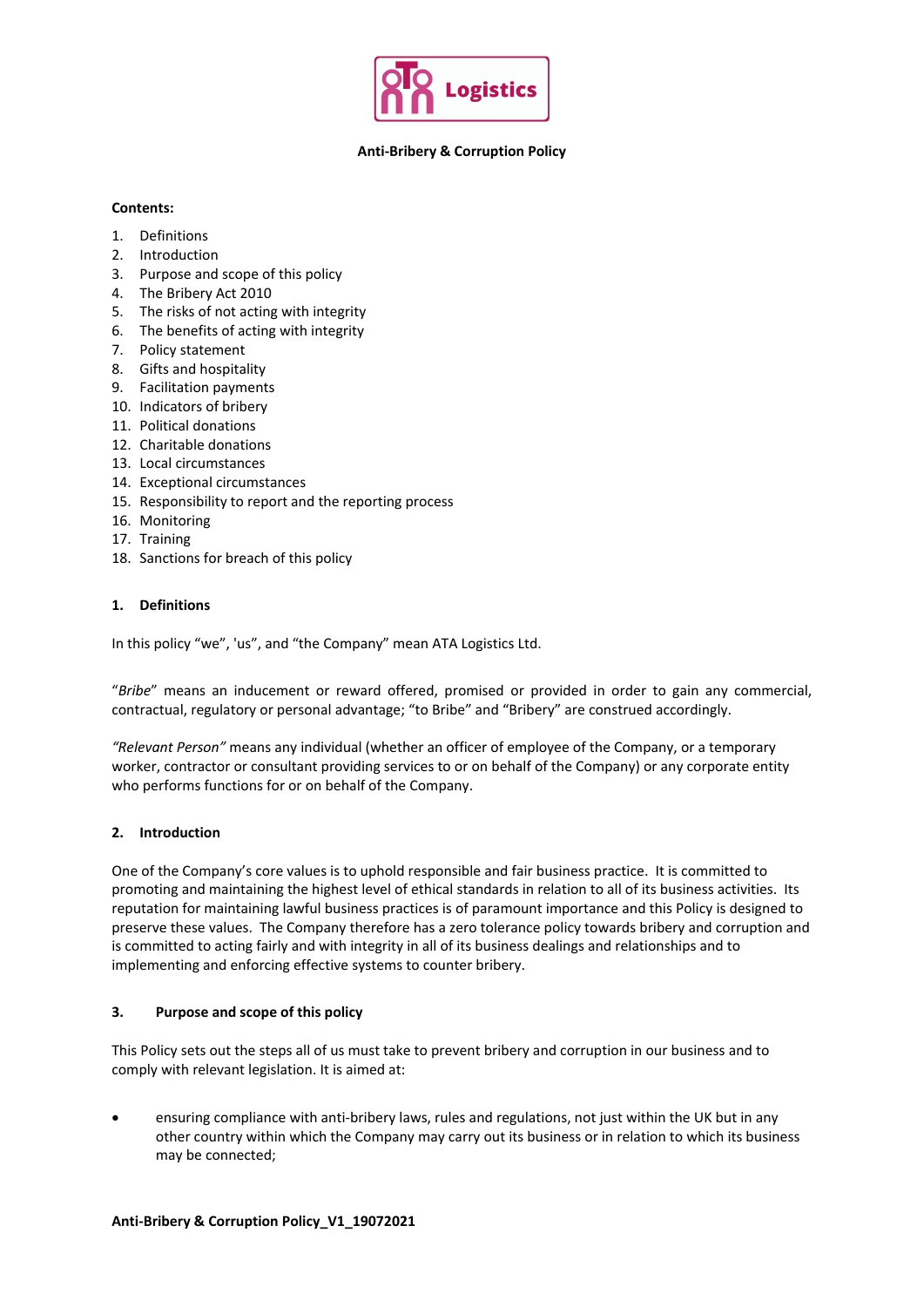

- enabling any Relevant Person to understand the risks associated with bribery and to encourage them to be vigilant and effectively recognise, prevent and report any wrongdoing, whether by themselves or others;
- providing suitable and secure reporting and communication channels and ensuring that any information that is reported is properly and effectively dealt with;
- creating and maintaining a rigorous and effective framework for dealing with any suspected instances of bribery or corruption.

All Relevant Persons are expected to adhere to the principles set out in this Policy.

# **4. The Bribery Act 2010**

The Bribery Act 2010 (the Bribery Act) came into force on 1 July 2011. The Bribery Act affects the Company in its business relations anywhere in the world.

Under the Bribery Act it is an offence to:

- 1. bribe a person i.e. to offer, promise or give a financial or other advantage to another person, whether within the UK or abroad, with the intention of inducing or rewarding improper conduct;
- 2. receive a Bribe i.e. to request, agree to receive or accept a financial or other advantage for or in relation to improper conduct;
- 3. bribe a foreign public official; and
- 4. fail to prevent Bribery.

## **5. Risks of not acting with integrity**

Involvement in Bribery or corruption carries many risks. Among them are:

- a company which pays or accepts Bribes is not in control of its business and is at risk of blackmail;
- if the Company is found guilty of Bribery or even of failing to have adequate procedures in place to prevent Bribery, it will be subject to unlimited fines;
- any person found guilty of Bribery will be subject to fines and/or imprisonment of up to 10 years;
- a public exposure, or even allegation, of bribery would entail severe reputational damage. The Company's banking or supply facilities might be withdrawn or be available on much less favourable terms, and the Company could be blacklisted as an approved tenderer for both public and private sector contracts;
- the cost of our insurance cover could increase very significantly; and
- good people will not want to work for us.

## **6. Benefits of acting with integrity**

Equally, there are very clear benefits to acting with propriety. These include:

- we increase our chances of being selected as a supplier in both the public and private sectors;
- we remain in good standing with our banks and our own suppliers and they will want to keep doing business with us;
- a business with high ethical standards is a good place to work; and.

## **7. Policy statement**

All Relevant Persons and Associated Persons are required at all times:

- not to commit an offence listed above at section 4 or any other offence;
- to comply with the Bribery Act and any other anti-bribery and anti-corruption legislation that applies in any jurisdiction in any part of the world in which they or the Company might conduct business;

## **Anti-Bribery & Corruption Policy\_V1\_19072021**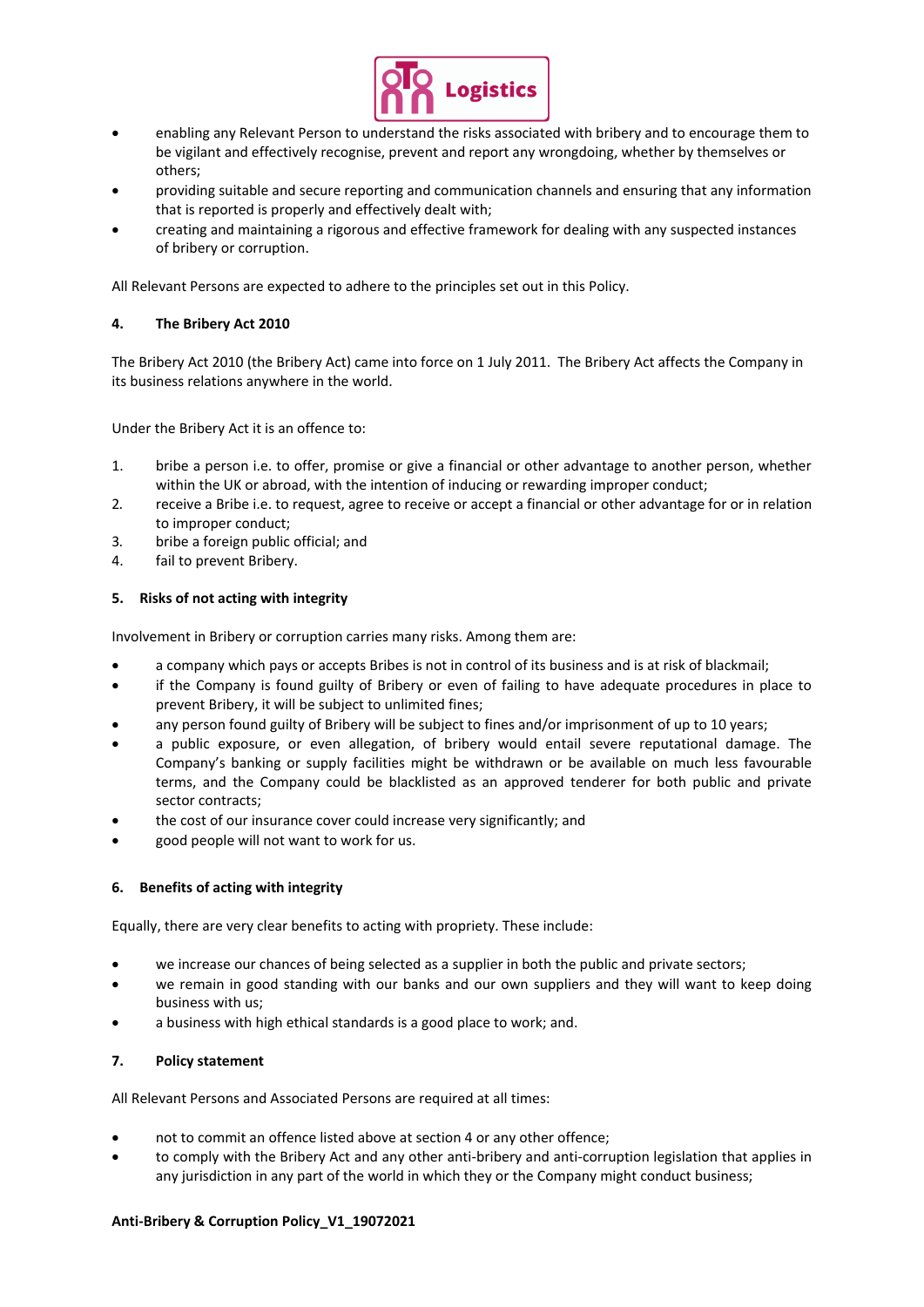

- to act honestly, responsibly and with integrity;
- to safeguard and uphold the Company's core values by operating in an ethical, professional and lawful manner at all times.

Bribery of any kind is strictly prohibited. Under no circumstances should any provision be made, money set aside or accounts created for the purposes of facilitating the payment or receipt of a Bribe.

The Company recognises that industry practices may vary from country to country or from culture to culture. What is considered unacceptable in one place may be normal or usual practice in another. You should seek appropriate guidance from the Company's Operations Director. All Relevant Persons and all Associated Persons are expected to adhere strictly at all times to the guidelines set out in this Policy. If you are in doubt as to what might amount to bribery or what might constitute a breach of this Policy, refer the matter to your line manager.

## **8. Gifts and Hospitality**

The Company occasionally provides gifts and hospitality to clients, customers, contractors, and suppliers. This is not prohibited by the Bribery Act provided the following requirements are met:

- the gift is not made with the intention of influencing a third party to obtain or retain business or a business advantage, or to reward the provision or retention of business or a business advantage;
- it complies with local laws;
- it is given in the Company's name, not in the giver's personal name;
- it does not include cash or a cash equivalent (such as gift vouchers);
- it is of an appropriate and reasonable type and value and given at an appropriate time;
- it is given openly, not secretly;
- it is approved in advance by a director of the Company.

In summary, it is not acceptable to give, promise to give, or offer, a payment, gift or hospitality with the expectation or hope that a business advantage will be received, or to reward a business advantage already given, or to accept a payment, gift or hospitality from a third party that you know or suspect is offered or provided with the expectation that it will obtain a business advantage for them.

## **9. Facilitation payments**

Any payment or gift to a public official or other person to secure or accelerate the prompt or proper performance of a routine government procedure or process, otherwise known as a "facilitation payment", is also strictly prohibited. Facilitation payments are not commonly paid in the UK but they are common in some other jurisdictions.

## **10. What are the indicators of bribery?**

Common indicators of corruption include those listed below. There may well be others. For example:

- payments are for abnormal amounts (e.g. commission), or made in an unusual way, eg what would normally be a single payments is made in stages, through a bank account never previously used, or in a currency or via a country which has no connection with the transaction;
- process is bypassed for approval or sign-off of terms or submission of tender documents, payments, or other commercial matters; those whose job it is to monitor commercial processes may be prevented from or hindered in doing so;
- individuals are secretive about certain matters or relationships and/or insist on dealing with them personally. They may make trips at short notice without explanation, or have a more lavish lifestyle than expected;
- decisions are taken for which there is no clear rationale;
- records are incomplete or missing.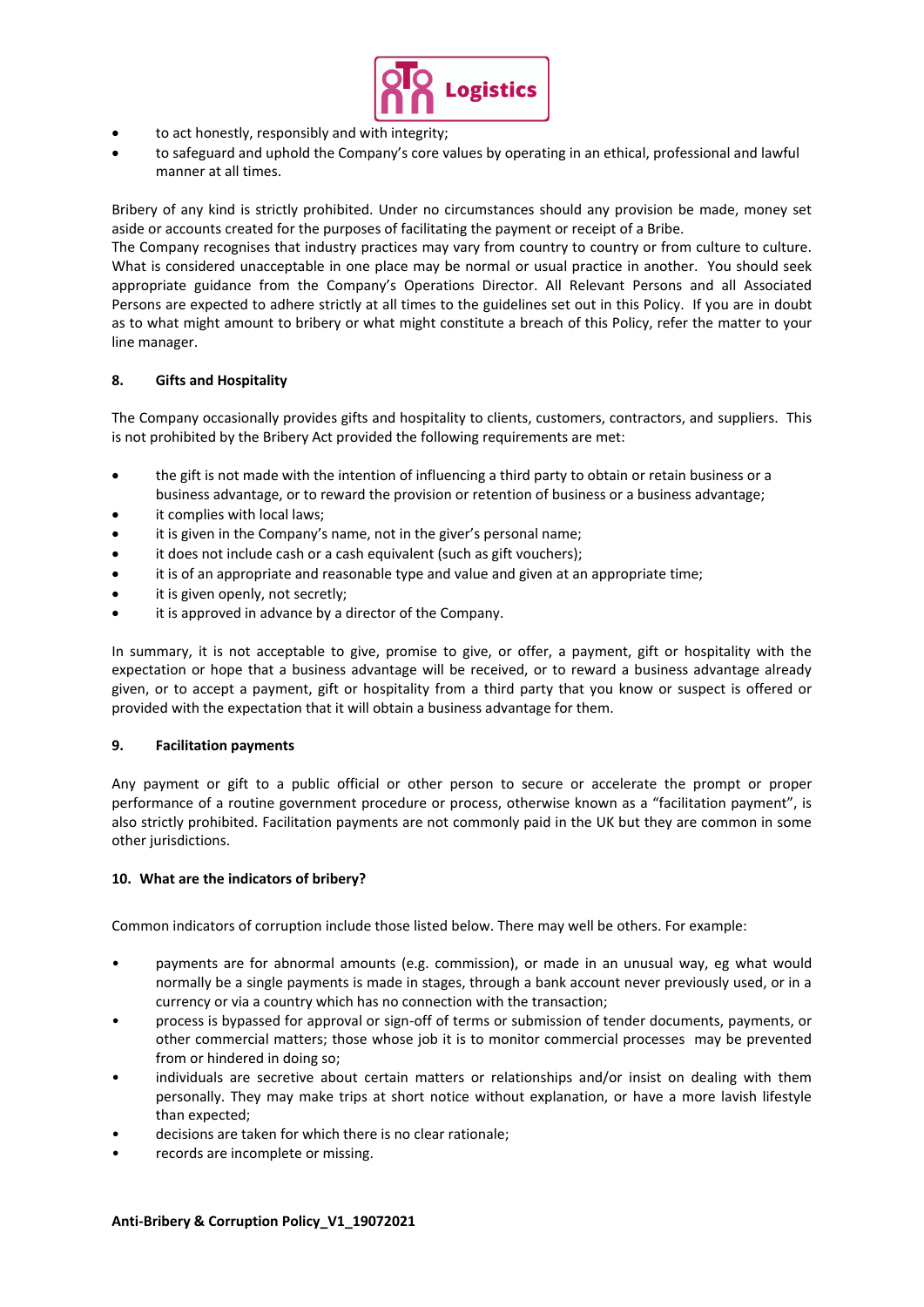

# **11. Political contributions**

You should be aware that such contributions can be (or be seen as) Bribes in disguise. We do not make donations to political parties. No individual is to make a donation stated to be, or which could be taken to be, on our behalf without the prior approval of the Board. You may, of course, make political donations in a personal capacity but please be sensitive to how such contributions could be perceived, especially by those who are aware of your connection with the Company.

## **12. Charitable donations**

Bribes may even be disguised as charitable donations. Again, for that reason, donations we make are approved by resolution of the Board and recorded. Whilst individuals may of course make personal donations to charity, they should not do so on behalf of the Company without prior approval from the Board.

## **13. Local circumstances**

We understand that different parts of the world have different social and cultural customs. This does not affect our position that we do not pay or accept bribes or act corruptly: we do not and will not. However, subject to that position, we understand the need to be sensitive to local customs. For example, there are cultures in which refusing (or even failing to offer) a gift is considered impolite, and could alienate a key contact. In such cases, please refer to the line manager who are responsible for establishing variations to this Policy in their area subject to the agreement of the Operations Director.

## **14. Exceptional circumstances**

In some circumstances a payment is justifiable. If one of our people is faced with a threat to his or her personal safety or that of another person if a payment is not made, they should pay it without fear of recrimination. In such cases, however, the Operations Director must be contacted as soon as possible, and the payment and the circumstances in which it was made must be fully documented and reported to the Board Of Directors for the business concerned within five working days. Consider carefully whether to involve the police. There may be cases where this will actually make the situation worse. If, on consideration, this appears to be the best course of action, always consult the Legal Department first.

Such cases will be rare. All Relevant Persons visiting regions where they are more common should familiarise themselves, prior to travel, with current guidance relating to those countries. The Operations Director should be consulted if in doubt. For general information on travelling to a particular country, please consult the latest information from the Foreign and Commonwealth Office.

## **15. Responsibility to report and the reporting procedure**

All Relevant Persons are contractually required to take whatever reasonable steps are necessary to ensure compliance with this Policy and to prevent, detect and report any suspected Bribery or corruption. All Relevant Persons have a duty to prevent, detect and report any incident of Bribery and any potential risks of Bribery. If you know or suspect that any Relevant Person plans to offer, promise or give a Bribe or to request, agree to receive or accept a Bribe in connection with the Company's business, you must disclose this to your line manager as quickly as possible to allow appropriate action to be taken promptly.

The Company is committed to taking appropriate action against Bribery and corruption. This may include either reporting the matter to an appropriate external government department, regulatory agency or the police and/or taking internal action against relevant employees or contractors.

The Company will keep your disclosure confidential during any investigation it undertakes to the extent that this is practical and appropriate in the circumstances. The Company will support anyone who raises genuine concerns in good faith under this Policy, even if they turn out to be mistaken. The Company is also committed to ensuring nobody suffers any detrimental treatment as a result of refusing to take part in bribery or corruption, or because of reporting in good faith their suspicion that an actual or potential bribery or

## **Anti-Bribery & Corruption Policy\_V1\_19072021**